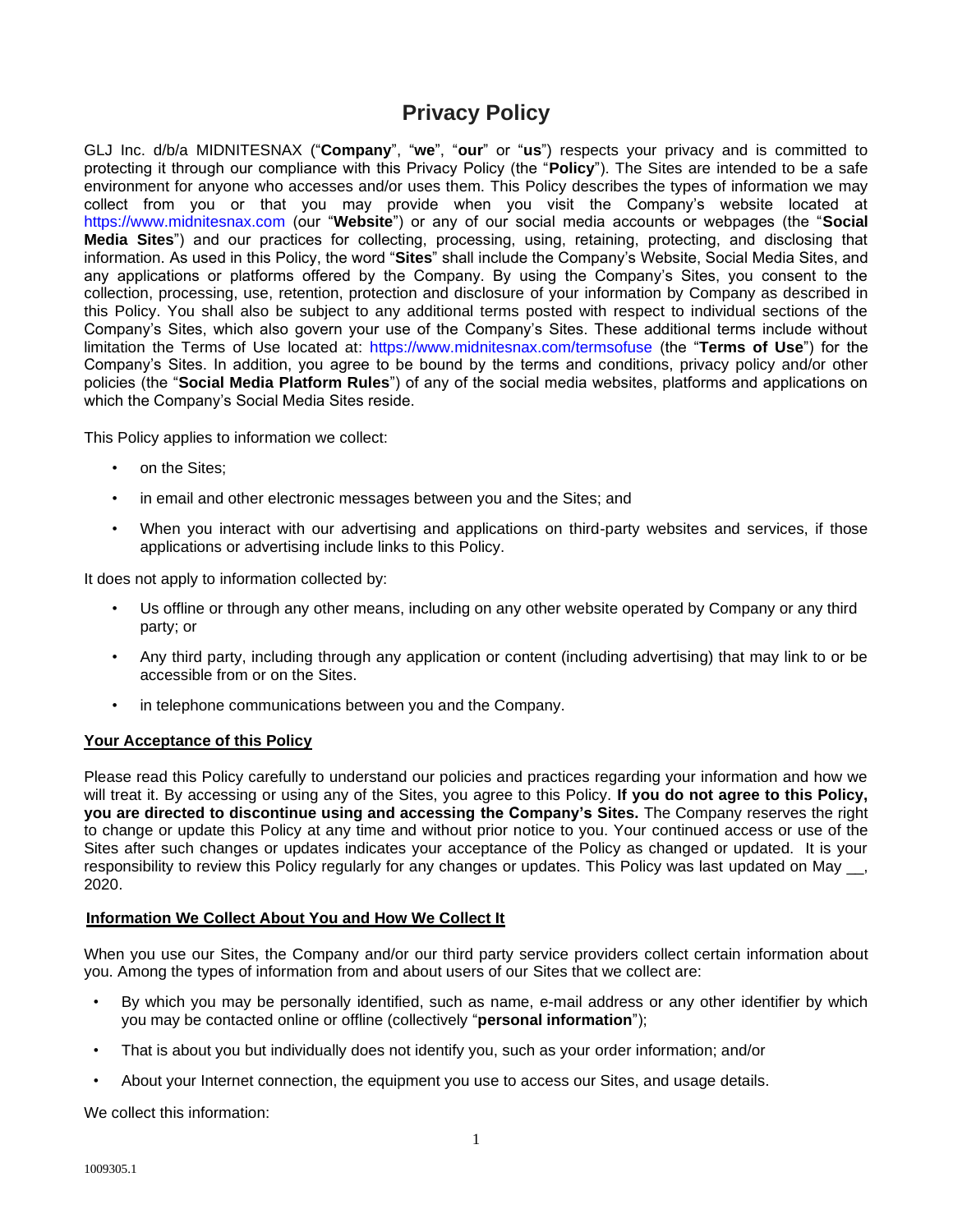- Directly from you when you provide it to us.
- Automatically as you navigate through the Sites. Information collected automatically may include usage details, IP addresses, and information collected through cookies, and other tracking technologies.
- From third parties, for example, our business partners.

## **Information You Provide to Us**

The information we collect may include:

- Information that you provide on our Sites. This includes but is not limited to any information you provide by filling out any forms on the Sites and any material you Post (as such term is defined below) on the Sites. We may also ask you for information when you report a problem with our Sites.
- Records and copies of your correspondence (including email addresses), if you contact us.
- Information that you provide when communicating with us via other electronic means, such as your name and email address.
- Your search queries on the Website.

You also may post, submit, transmit, upload or otherwise provide (hereinafter, "**Post**") information, including without limitation posts, comments and reviews to be published or displayed on the Sites, or transmitted to other users of the Sites or third parties (collectively, "**User Content**" and, together with personal information and Automatic Data (as such term is defined below), "**User Data**"). Your User Content is Posted and transmitted to others at your own risk. Although we may limit access to certain portions of the Sites, please be aware that no security measures are perfect or impenetrable. Additionally, we cannot control the actions of other users of the Sites with whom you may choose to share your User Content. Therefore, we cannot and do not guarantee that your User Content will not be viewed by unauthorized persons.

## **Information We Collect Through Automatic Data Collection Technologies**

As you navigate through and interact with our Sites, we may use automatic data collection technologies to collect certain information about your equipment, browsing actions, and patterns (collectively, "**Automatic Data**"), including:

- Details of your visits to our Sites, including traffic data, location data, the website or URL from which you came from prior to landing on the Sites, the date and time that you access or use our Sites, and the website or URL to which you go upon leaving the Sites, and other communication data and the resources that you access and use on the Website.
- Information about your computer and/or other device, your Internet connection, including your IP address, your operating system, and your browser type.

We also may use these technologies to collect information about your online activities over time and across thirdparty websites or other online services (behavioral tracking). The information we collect automatically may include personal information or we may maintain it or associate it with personal information we collect in other ways or receive from third parties. It helps us to improve our Sites and to deliver a better and more personalized service, including by enabling us to estimate our audience size and usage patterns.

The technologies we use for this automatic data collection may include:

• **Cookies (or browser cookies).** A cookie is a small file placed on the hard drive of your computer. You may refuse to accept browser cookies by activating the appropriate setting on your browser. However, if you select this setting you may be unable to access certain parts of our Website. Unless you have adjusted your browser setting so that it will refuse cookies, our system will issue cookies when you direct your browser to our Website.

Cookies ("**User Attribution Devices**") help facilitate and enhance the Sites' communications and interactions with you. The Company may share information collected via User Attribution Devices with third parties, including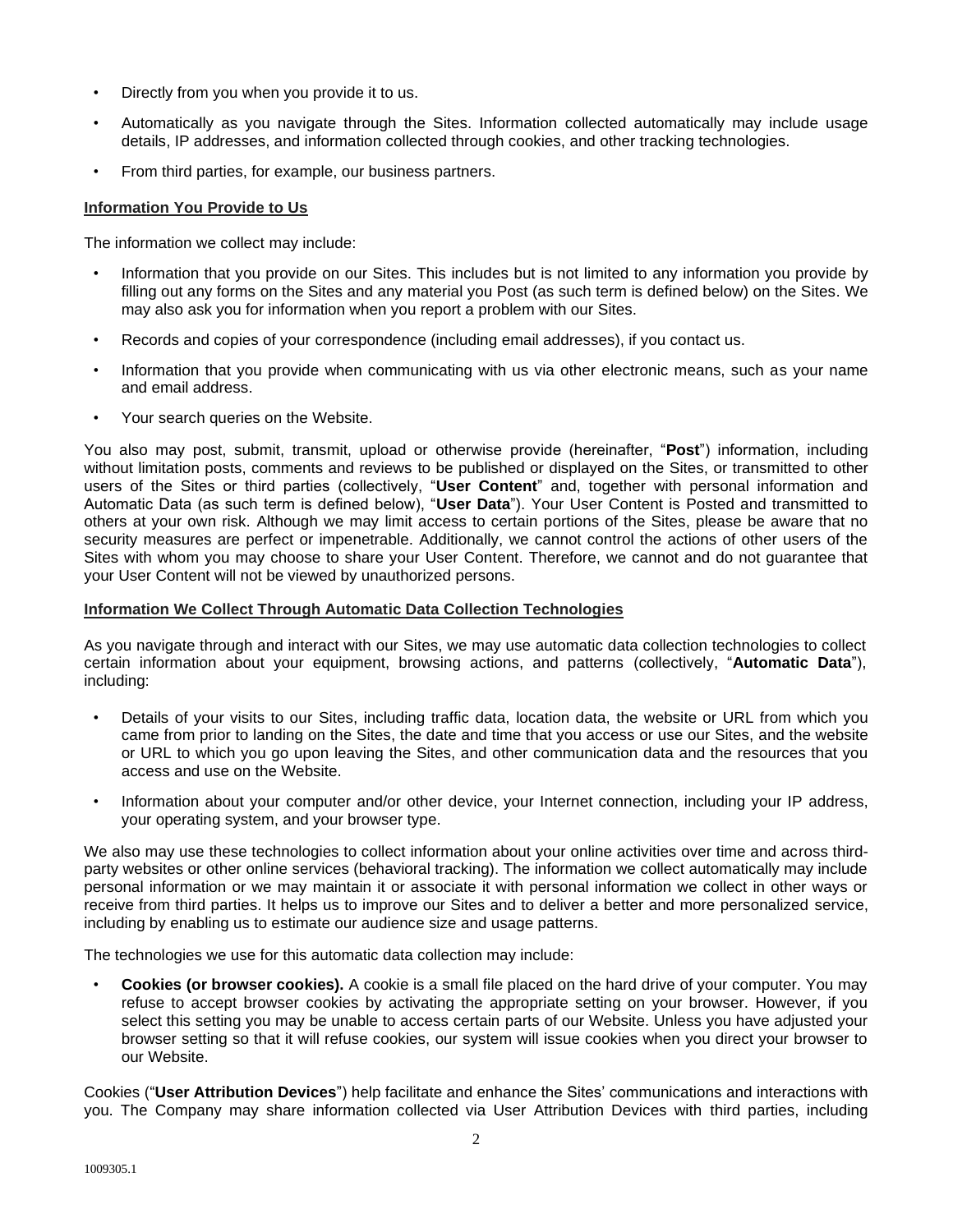without limitation advertising, analytics and social media websites, platforms and applications, to inform, optimize and serve information and content to you, including without limitation advertisements. You may opt-out of collection and use of information by certain User Attribution Devices in connection with your use of the Sites by: (i) visiting http://optout.aboutads.info/; and/or (ii) setting your Internet browser to refuse certain types of User Attribution Devices, such as cookies.

Some content, including without limitation advertisements, on the Sites are served by third parties, including advertisers, ad networks and servers, content providers, and application providers. These third parties may use cookies (alone or in conjunction with other User Attribution Devices) to collect information about you when you use our Sites. The information they collect may be associated with your personal information or they may collect information, including personal information, about your online activities over time and across different websites and other online services. They may use this information to provide you with interest-based (behavioral) advertising or other targeted content. We may not control these third parties' tracking technologies or how they may be used. If you have any questions about an advertisement or other targeted content, you should contact the responsible provider directly

## **How We Use Your Information**

We may use any information about our users, including without limitation any User Data, in aggregated, anonymized and/or non-personally identifiable form, without restriction (except to the extent prohibited by applicable law).

We may use information that we collect about you or that you provide to us as described in this Policy, including without limitation any User Data:

- To personalize your experience on the Sites.
- To improve our customer service.
- To present our Sites and their contents to you.
- To provide you with information, products, or services that you request from us, including without limitation to provide updates regarding any order for products or services you make.
- To fulfill any other purpose for which you provide it.
- To carry out our obligations and enforce our rights arising from any contracts entered into between you and us, including for billing and collection.
- To notify you about changes to our Sites or any products or services we offer or provide though it.
- To administer a contest, sweepstakes, other promotion, survey or other feature of the Sites.
- To allow you to participate in interactive features on our Website.
- In any other way we may describe when you provide the information.
- For any other purpose with your consent.

You expressly consent to the Company using your User Data, including without limitation your name, phone number, address and email address, to contact you regarding your activities on the Sites. We may also use your User Data to contact you about Company news and updates and about our own and third-parties' goods and services that may be of interest to you.

## **Disclosure of Your Information**

We may disclose any information about our users, including without limitation any User Data, in aggregated, anonymized and/or non-personally identifiable form, without restriction (except to the extent prohibited by applicable law).

We may disclose information that we collect about you or that you provide to us as described in this Policy,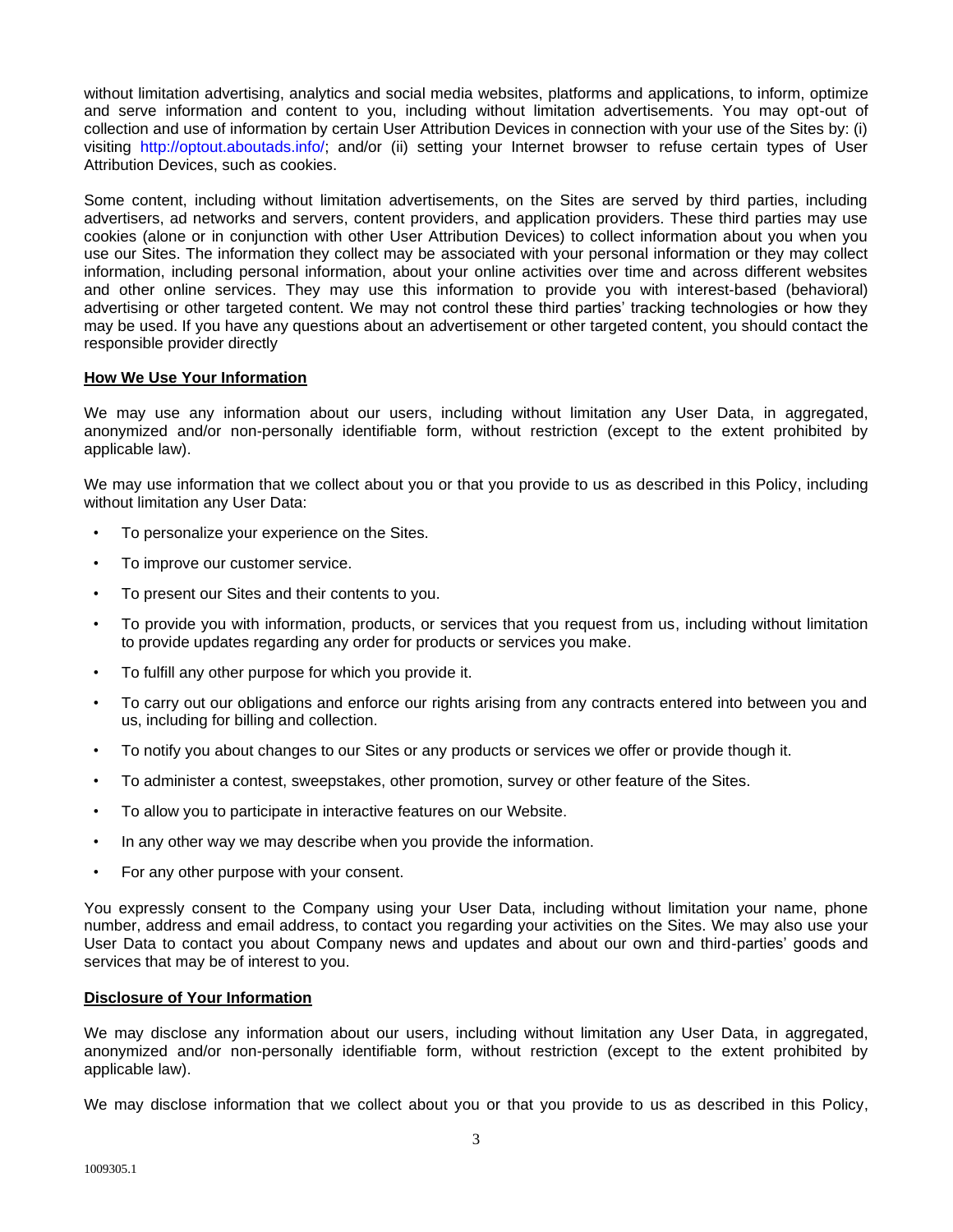including without limitation any User Data:

- To contractors, service providers, and other third parties we use to support our business and who are bound by contractual obligations to keep your User Data confidential and use it only for the purposes for which we disclose it to them.
- To an affiliate, subsidiary, buyer or other successor in the event of a merger, divestiture, restructuring, consolidation, reorganization, dissolution, or other sale or transfer of some or all of Company's assets, whether as a going concern or as part of bankruptcy, insolvency, liquidation, or similar proceeding, in which User Data held by the Company about our Sites users is among the assets transferred.
- To third parties to market their products or services to you if you have not opted out of these disclosures.
- To fulfill the purpose for which you provide it.
- For any other purpose disclosed by us when you provide the information.
- Otherwise with your consent.

We may also disclose your information, including without limitation any User Data:

- To comply with any court order, law, or legal process, including responding to any government or regulatory request.
- To enforce or apply our Terms of Use and other agreements, including for billing and collection purposes.
- If we believe disclosure is necessary or appropriate to protect the rights, property, or safety of the Company, our customers, or others. This includes exchanging information with other companies and organizations for the purposes of fraud protection and credit risk reduction.

## **Choices About How We Use and Disclose Your Information**

We strive to provide you with choices regarding the User Data you provide to us. We have created mechanisms to provide you with the following control over your User Data:

- **Tracking Technologies and Advertising.** You can set your browser to refuse all or some browser cookies, or to alert you when cookies are being sent. To learn how you can manage your Flash cookie settings, visit the Flash player settings page on Adobe's website located at: [http://www.macromedia.com/support/documentation/en/flashplayer/help/settings\\_manager07.html.](http://www.macromedia.com/support/documentation/en/flashplayer/help/settings_manager07.html) If you disable or refuse cookies, please note that some parts of the Sites may then be inaccessible or not function properly.
- **Promotional Offers from the Company.** If you do not wish to have your email address used by the Company to promote our own or third parties' products or services, you can opt-out by sending us an email stating your request to [info@midnitesnax.com.](mailto:info@midnitesnax.com) If we have sent you a promotional email, you may send us a return email asking to be omitted from future email distributions. This opt out does not apply to information provided to the Company as a result of a product purchase, product service experience or other transactions.

In any such case of your withdrawal of consent, you acknowledge that there may be a delay before the Company fully implements your request and you may therefore still be contacted by the Company for a period of time thereafter. Notwithstanding your withdrawal of consent, the Company may subsequently contact you for other purposes that are unrelated to marketing and/or selling, including without limitation legal or regulatory purposes. Please be aware that applicable laws, statues, rules and/or regulations may require or permit the collection, processing, retention, use and disclosure of your information without your consent. Notwithstanding the foregoing, pursuant to applicable laws, statues, rules and/or regulations or other reasons, there may be circumstances in which you may not withdraw your consent to the collection, processing, use, retention and disclosure of your User Data.

We do not control third parties' collection or use of your information to serve interest-based advertising. However, these third parties may provide you with ways to choose not to have your information collected or used in this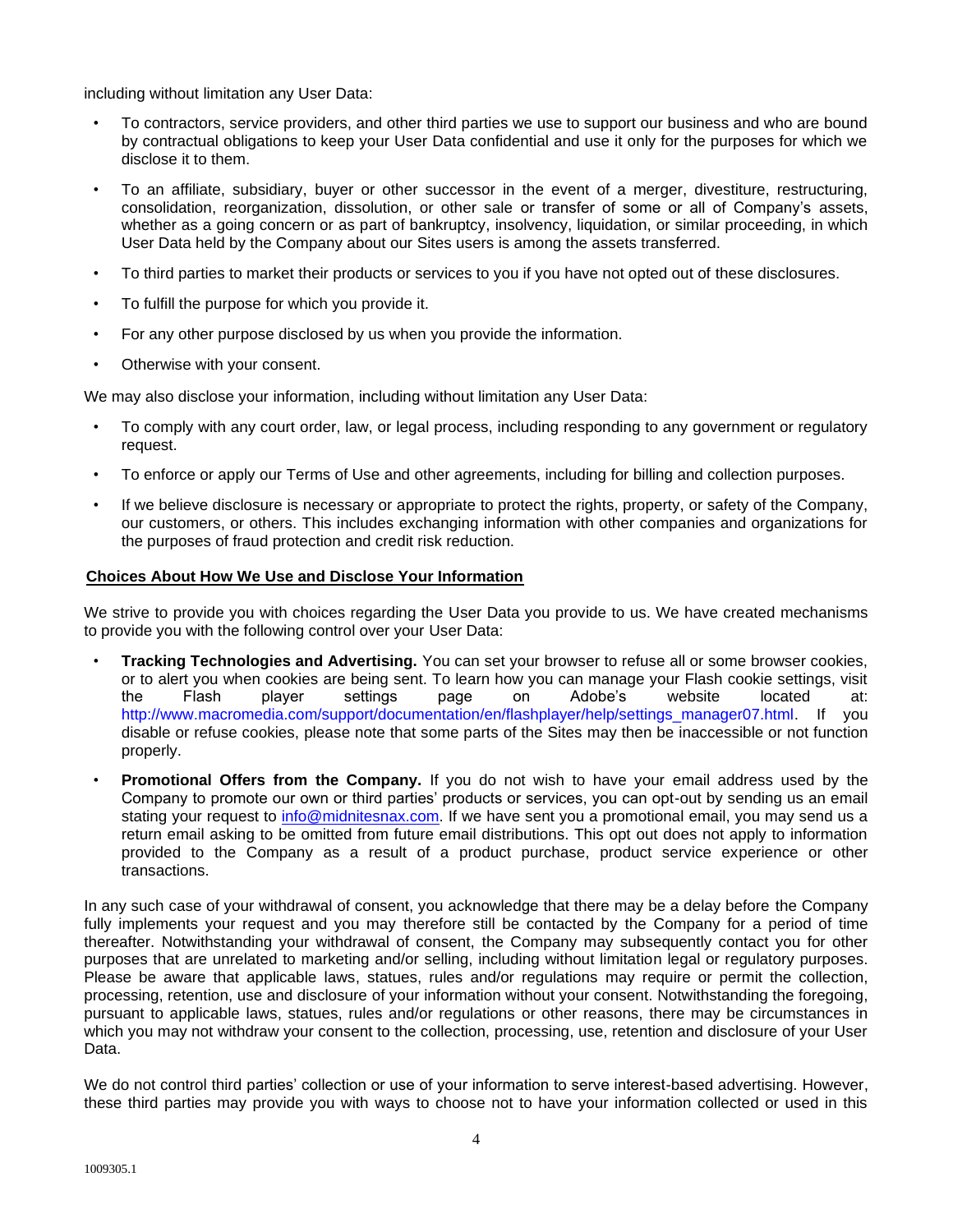way. You can opt out of receiving targeted ads from members of the Network Advertising Initiative ("**NAI**") on the NAI's website located at [http://optout.networkadvertising.org/?c=1.](http://optout.networkadvertising.org/?c=1)

Most Internet browsers can be set to transmit digital "Do Not Track" requests to websites. Such sites may but are not required to comply with "Do Not Track" requests. At this time, the Website does not respond to any digital "Do Not Track" requests.

## **The Company's Social Media Sites**

The Company maintains accounts and sites on third party social media websites, platforms and applications including without limitation, Facebook and Instagram. Your use of the Company's Social Media Sites shall be subject to all of the following: this Policy; the Terms of Use; and the terms of use, privacy policy, and all other applicable terms and conditions for each social media website, platform and application on which the Company's Social Media Sites reside, as in effect at such time.

In addition, when you register to use social media websites and platforms in general, you are generally required to furnish profile and other information to such websites and platforms in accordance with their own internal policies. Therefore, by using the Company's Social Media Sites, you authorize the Company to collect and retain information about you, including your profile and other information you disclosed to such social media websites, platforms and applications and other information arising from your access and use of the Company's Social Media Sites. You expressly consent to the Company's collection, processing, retention, use and disclosure of such information in accordance with this Policy and the Terms of Use.

## **Mobile Device Users of the Company's Sites**

You can access and use the Company's Sites with virtually any mobile communications device such as a tablet, smartphone or wearable device that has an Internet browser application (a "**Mobile Device**"), provided that you subscribe or have access to a mobile telecommunications network. You are solely responsible to pay any and all service and/or telecommunications provider fees for mobile Internet access to the Company's Sites including all applicable text messaging fees and data and other charges. The Company shall not be responsible for any technical or other difficulties that you may experience when you use any Mobile Device or public or private mobile communications network to access or use any of the Company's Sites. Some of the features of the Company's Sites may not be available or accessible when you view the Company's Sites using a Mobile Device. You understand that the Company is providing its Sites to you on an "as is" basis without any warranty or guarantee whatsoever. Your Mobile Device may allow you to control and disable location services, cookies, and other privacy settings. Please refer to the instructions for your Mobile Device for additional information. There are potential risks when you use a Mobile Device. If your Mobile Device is lost, stolen, or compromised, or if someone else gains access to your mobile network, your personal information could be compromised or hacked. The Company expressly disclaims any and all liability and responsibility for any such compromise and/or hack and any and all damages arising from same.

In addition to the User Data described above, when you use a Mobile Device to access and/or use the Sites, the Company may collect and process information and metadata about geographic location, mobile device, your mobile network, IP address and other information, including without limitation information about nearby devices including Mobile Devices, WiFi access points and cellular communications towers that can be derived technologically from the use of your Mobile Device. The Company is entitled to use this information as described in this Policy.

# **Children**

The Website is not intended for children under the age of thirteen (13). No one under the age of thirteen (13) may provide any personal information to or on the Website. The Company is committed to the safety of children and to protecting the online privacy of children. The Company does not request or knowingly collect any personal information from children under the age of thirteen (13). If the Company becomes aware that a child under the age of thirteen (13) has provided personal information to the Website, the Company shall take reasonable measures to delete all such information from the Company's records. The Company relies on the parents and guardians of children to monitor their children's access and use of the Internet, including the Company's Sites. If you believe we might have any information from or about a child under the age of thirteen (13), please contact us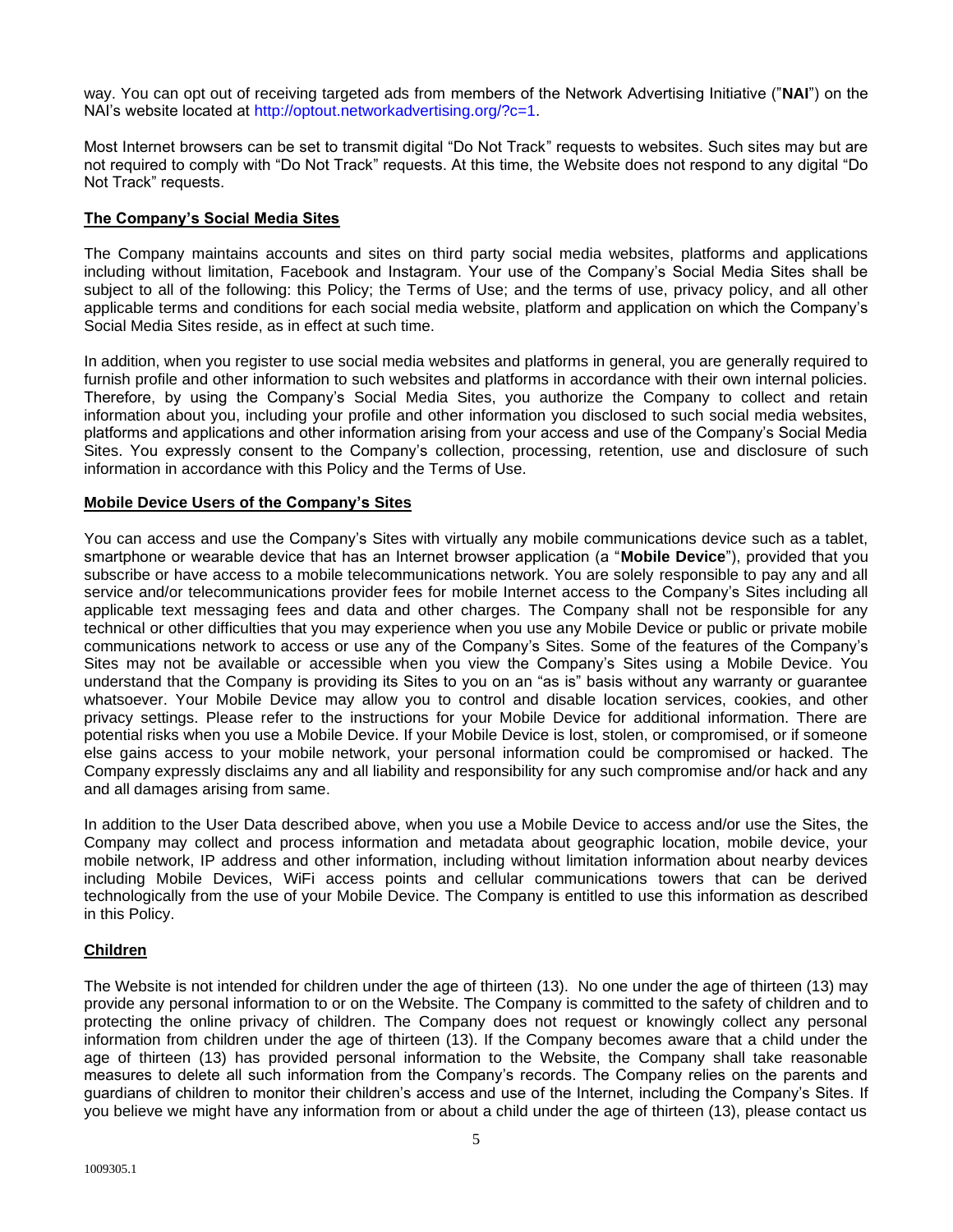## **Your California Privacy Rights**

If you are a California resident, California law may provide you with additional rights regarding our use of your personal information. Annually, California residents may request and obtain personal information that the Company has shared with third parties for such third parties' direct marketing purposes within the prior calendar year (as defined by California Civil Code § 1798.83, commonly known as California's "Shine the Light Law"). If applicable, this information would include a list of the categories of personal information that was shared and the names and addresses of all third parties with which the Company shared this information in the immediately preceding calendar year. To obtain this information, please send an email message to [info@midnitesnax.com](mailto:info@midnitesnax.com) with the words "California Shine the Light Privacy Request" in the subject line as well as in the body of your message. The Company shall then furnish the requested information to such email address.

## **Risks**

The Company strives to protect the personal information, confidentiality and privacy of each user of the Sites. However, the Company cannot and does not guarantee the security of any personal information or User Content that you Post via the Sites or otherwise, and you do so solely at your own risk.

You acknowledge that you are aware of security and privacy limitations including but not limited to: (1) the global accessibility of the Company's Sites on the Internet; (2) the technological limitations of security, privacy, and authentication measures and features on Internet sites and specifically on the Company's Sites; (3) the risk that data or information is transmitted to or from the Company's Sites may be subject to eavesdropping, sniffing, spoofing, forgery, spamming, "impostering", tampering, breaking passwords, harassment, fraud, electronic trespassing, hacking, denial of service attacks, nuking, system contamination (including computer viruses, Trojan horses, worms, defects, date bombs, time bombs, malware, ransomware, bugs, executables or other items of a destructive nature or any other malicious computer codes, scripts, applications or programs) causing unauthorized, damaging, or harmful access to and/or retrieval of information and data on your computer or network; (4) the risk that data or information on any of the Company's Sites may be subject to other security or privacy hazards, may not reach its destination, or may reach an erroneous address or recipient; (5) unauthorized access by third parties; and (6) the content or the privacy policies of other websites, social media websites, platforms, and applications, including without limitation those to which the Company may link or be linked.

## **Data Security**

Unfortunately, the transmission of information via the Internet is not completely secure. Although we do our best to protect your personal information, we cannot guarantee the security of your personal information transmitted through the Sites. Any transmission of personal information is at your own risk. You must protect the privacy of your own information. You are solely responsible for the security of all such information at all times. You must take precautions to protect the security of all personal information that you may transmit to, from or through the Sites over any home networks, routers, private wireless (WiFi) networks, public WiFi networks, and all other communication technologies. We are not responsible for circumvention of any privacy settings or security measures contained on the Sites.

## **Law Enforcement**

The Company fully cooperates with law enforcement personnel and agencies in identifying those who use the Company's Sites and/or services for illegal activities. The Company reserves the right to release information to law enforcement agencies about any user of the Sites, including without limitation any personal information and/or User Data, whenever required by law, court order, other legal process, government agency or authority, or regulatory agency or authority or whenever the Company, in its sole and absolute discretion, believes: (i) a user is engaging in any activities in violation of this Policy, the Terms of Use and/or applicable law; (ii) disclosure is necessary to prevent physical harm or financial loss; or (iii) is necessary in connection with an investigation of suspected and/or actual illegal activity.

## **Governing Law and Venue**